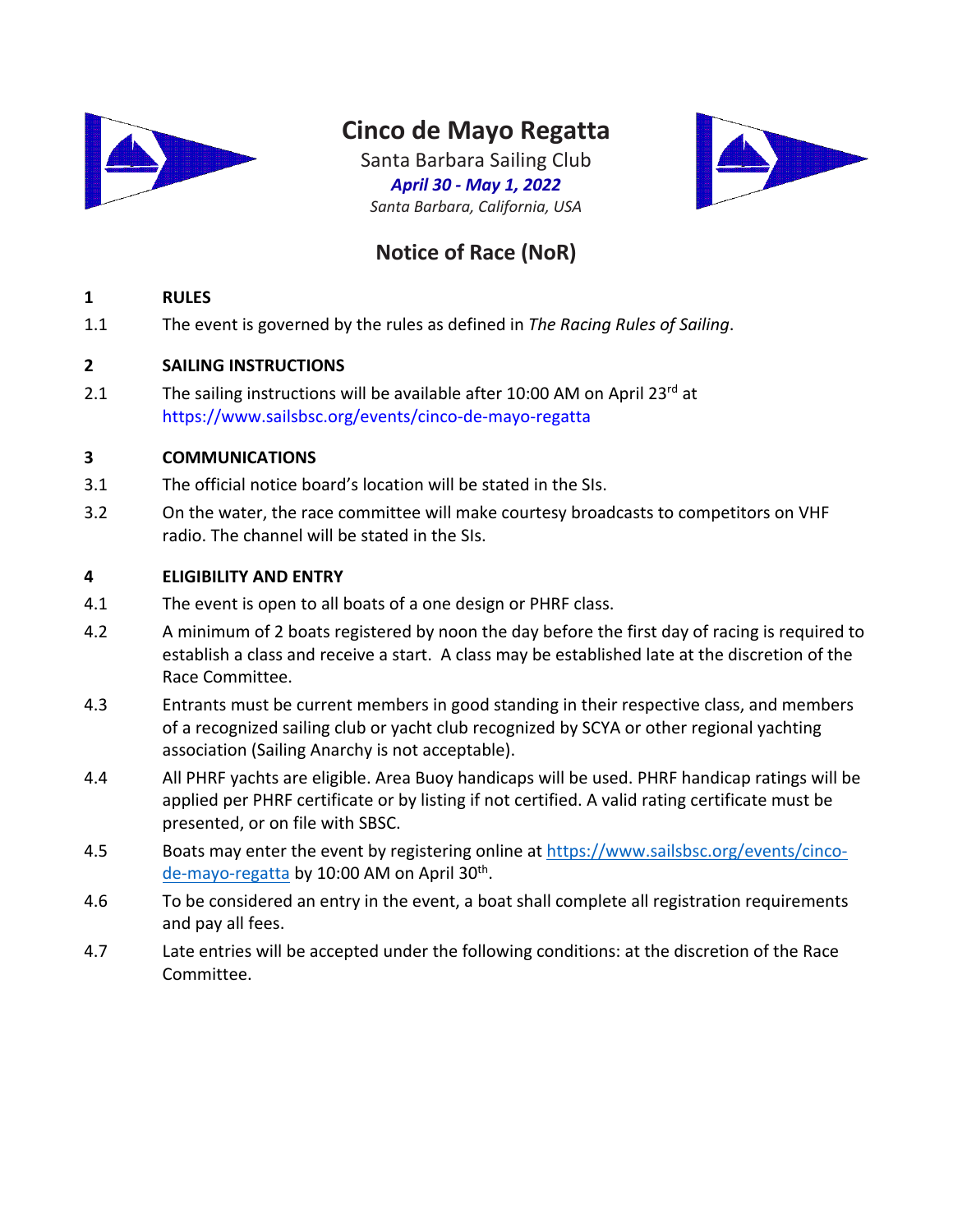# **5 FEES**

5.1 Entry fees are as follows:

| Class              | <b>Early Entry Fee until April 18</b> | <b>Standard Fee</b> |
|--------------------|---------------------------------------|---------------------|
| Boats with 1 crew  | S35                                   | \$40                |
| Boats with 2 crew  | \$50                                  | \$55                |
| Boats with 3+ crew | \$60                                  | \$65                |

#### 5.2 Other fees:

| US Sailing Discount (provide a valid US Sailing Number): | $$-5$ |
|----------------------------------------------------------|-------|
|----------------------------------------------------------|-------|

#### **6 SCHEDULE**

6.1 Registration:

| Date     | Time  | <b>Deadline</b>                      |
|----------|-------|--------------------------------------|
| April 18 | 23:59 | End of early registration            |
| April 29 | 12:00 | Deadline to register and establish a |
|          |       | class                                |
| April 30 | 10:00 | End of registration                  |

6.2 Dates of racing, times may be modified by the SI:

| Date               | <b>Time</b> | Event                                   |
|--------------------|-------------|-----------------------------------------|
| Saturday, April 30 | 12:00       | First Warning (conditions permitting)   |
| Saturday, April 30 | 16:30       | No more warning signals will be<br>made |
| Sunday, May 1      | 12:00       | First Warning (conditions permitting)   |
| Sunday, May 1      | 15:30       | No more warning signals will be<br>made |

6.3 Number of races: as many as conditions allow between the times listed above.

### **7 VENUE**

- 7.1 Skipper's meeting and awards will be held in the SBSC facility, located near the intersection of Shoreline Dr and Harbor Way.
- 7.2 Races will be held off the breakwater of Santa Barbara.

#### **8 COURSES**

8.1 The courses to be sailed will be Windward-Leeward and variations thereof as described in the sailing instructions.